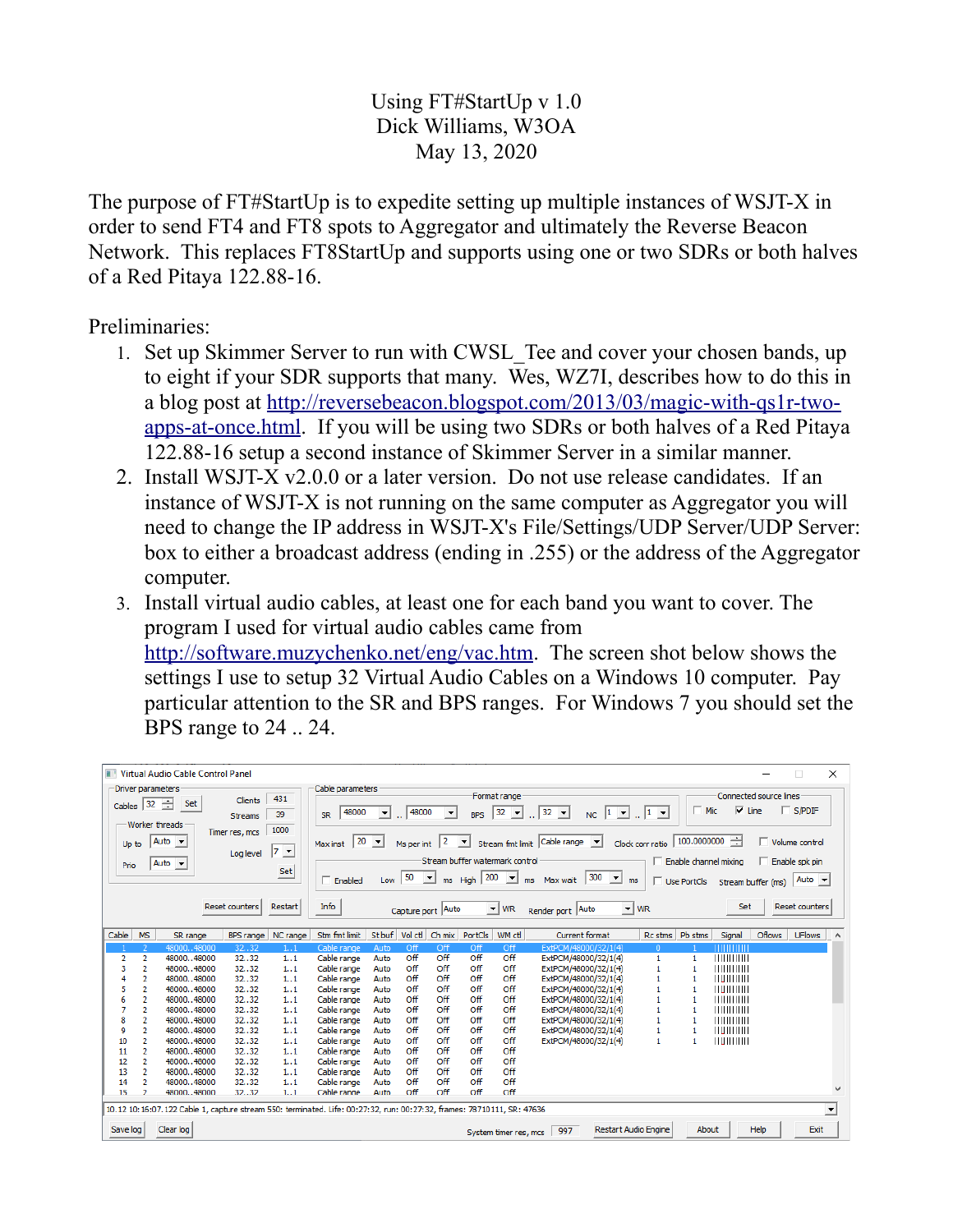- 4. Wes also advises that if you are running Windows 7 you need to add an additional step. Go to the Control Panel, Hardware and Sound, Sound, Manage audio devices. Click on the Playback tab, select "Line 1, Virtual Audio Cable". Then Click on Properties, Advanced, and from the pulldown menu select "1 channel, 24 bit, 48000 Hz (Studio Quality)", and then "OK". Repeat this for each VAC. Then repeat this process for the Recording tab of each of the Virtual Audio Cables."
- 5. Obtain and store CWSL\_SSBWave.exe in a known location. I suggest the [C:\WSJT](file:///WSJT) folder. Get CWSL-SSBWave.exe from <https://drive.google.com/drive/folders/1HkElLN0IeAfsdKb728PnnUXi1u6tFVCf>
- 6. Store FT#StartUp.exe in a location that is not protected by Windows.

| FT* FT#StartUp v1.0         |                              |                                   |                                                                                              |                      |               |                                                                                                                                                                                                        |                                                                   |                                                                              |                                                                                                 |                      | $\Box$<br>$\overline{\phantom{a}}$ |  |  |  |  |  |
|-----------------------------|------------------------------|-----------------------------------|----------------------------------------------------------------------------------------------|----------------------|---------------|--------------------------------------------------------------------------------------------------------------------------------------------------------------------------------------------------------|-------------------------------------------------------------------|------------------------------------------------------------------------------|-------------------------------------------------------------------------------------------------|----------------------|------------------------------------|--|--|--|--|--|
|                             |                              |                                   |                                                                                              |                      |               |                                                                                                                                                                                                        |                                                                   |                                                                              |                                                                                                 |                      |                                    |  |  |  |  |  |
|                             |                              |                                   | Location of wsit.exe: C:\WSJT\wsitx\bin\wsitx.exe<br>Example: C:\WSJT\wsitx\bin\wsit.exe     |                      |               | Browse<br>Close Wide Graph Window and minimize WSJT-X main window when starting all rigs in use. $\boxdot$ The WSJT-X main window for the first Rig started will remain open.<br>Start All Rigs In Use |                                                                   |                                                                              |                                                                                                 |                      |                                    |  |  |  |  |  |
|                             |                              |                                   | Folder for WSJT-X App Data: C:\Users\dickw\AppData\Local                                     |                      | Browse        |                                                                                                                                                                                                        |                                                                   |                                                                              |                                                                                                 |                      |                                    |  |  |  |  |  |
|                             |                              |                                   | Example: C:\Users\W3OA\AppData\Local                                                         |                      |               |                                                                                                                                                                                                        |                                                                   | W "Kill All Rigs" then "Start All Rigs In Use" at 2:00 am (local) every day. |                                                                                                 |                      | Kill All Rigs                      |  |  |  |  |  |
|                             |                              |                                   | Location of CWSL_SSBWave.exe: C:\WSJT\CWSL_SSBWave.exe                                       |                      | <b>Browse</b> |                                                                                                                                                                                                        |                                                                   |                                                                              |                                                                                                 |                      |                                    |  |  |  |  |  |
|                             |                              |                                   | Example: C:\WSJT\CWSL_Wave.exe                                                               |                      |               |                                                                                                                                                                                                        |                                                                   |                                                                              |                                                                                                 |                      |                                    |  |  |  |  |  |
| <b>First SDR Paramaters</b> |                              |                                   |                                                                                              |                      |               |                                                                                                                                                                                                        | <b>Second SDR Parameters</b>                                      |                                                                              |                                                                                                 |                      |                                    |  |  |  |  |  |
|                             |                              |                                   | Location of SkimServ.ini: C:\Users\dickw\AppData\Roaming\Afreet\Products\SkimSrv\SkimSrv.ini |                      | Browse        |                                                                                                                                                                                                        |                                                                   |                                                                              | Location of SkimServ2.ini: C:\Users\dickw\AppData\Roaming\Afreet\Products\SkimSrv2\SkimSrv2.ini |                      | Browse                             |  |  |  |  |  |
|                             |                              |                                   | Example: C:\Users\W3OA\AppData\Roaming\Afreet\Products\SkimSrv\SkimSrv.ini                   |                      |               |                                                                                                                                                                                                        |                                                                   |                                                                              | Example: C:\Users\W3OA\AppData\Roaming\Afreet\Products\SkimSrv2\SkimSrv2.ini                    |                      |                                    |  |  |  |  |  |
|                             | Clicking this Refresh button | Select the Rig Modes below before | Refresh FT4/8 Frequencies                                                                    |                      |               |                                                                                                                                                                                                        | Select the Rig Modes below before<br>Clicking this Refresh button |                                                                              | Refresh FT4/8 Frequencies                                                                       |                      |                                    |  |  |  |  |  |
| Ria<br>Number               | Use?<br>Mode                 | Frequency                         | Virtual Audio Cable                                                                          | <b>UDP Port</b>      |               | Rig<br>Number Use?                                                                                                                                                                                     | Mode                                                              | Frequency                                                                    | Virtual Audio Cable                                                                             | <b>UDP Port</b>      |                                    |  |  |  |  |  |
|                             | ☑<br>FT4                     | 21.140<br>$\sim$                  | Line 1 (Virtual Audio Cable)                                                                 | 2201<br>$\checkmark$ | Start Rig 1   | 101                                                                                                                                                                                                    | ☑<br>$FT4 \sim$                                                   | 3.575<br>$\sim$                                                              | Line 17 (Virtual Audio Cable)                                                                   | 2301<br>$\checkmark$ | Start Rig 101                      |  |  |  |  |  |
| $\overline{2}$              | ☑<br>FT4                     | 24.919<br>$\sim$                  | Line 2 (Virtual Audio Cable)                                                                 | 2202<br>$\checkmark$ | Start Rig 2   | 102                                                                                                                                                                                                    | ☑<br>FT4<br>$\sim$                                                | $7.0475 -$                                                                   | Line 18 (Virtual Audio Cable)                                                                   | 2302<br>$\checkmark$ | Start Rig 102                      |  |  |  |  |  |
| $\overline{\mathbf{3}}$     | ☑<br>FT4                     | 28.180                            | Line 3 (Virtual Audio Cable)                                                                 | 2203<br>$\checkmark$ | Start Rig 3   | 103                                                                                                                                                                                                    | ☑<br>$FT4 \sim$                                                   | $10.140 \sim$                                                                | Line 19 (Virtual Audio Cable)                                                                   | 2303<br>$\checkmark$ | Start Rig 103                      |  |  |  |  |  |
| $\Delta$                    | ☑<br>FT4                     | 50.318<br>$\sim$                  | Line 4 (Virtual Audio Cable)                                                                 | 2204<br>$\checkmark$ | Start Rig 4   | 104                                                                                                                                                                                                    | ☑<br>$FT4 \sim$                                                   | 14.080<br>$\sim$                                                             | Line 20 Mitual Audio Cable)                                                                     | 2304<br>$\checkmark$ | Start Rig 104                      |  |  |  |  |  |
| 5                           | ☑<br>FT8                     | $21.074 -$                        | Line 5 (Virtual Audio Cable)                                                                 | 2205<br>$\checkmark$ | Start Rig 5   | 105                                                                                                                                                                                                    | ☑<br>$FT4~\vee$                                                   | $18.104 -$                                                                   | Line 21 (Virtual Audio Cable)                                                                   | 2305<br>$\checkmark$ | Start Rig105                       |  |  |  |  |  |
| 6                           | ☑<br>FT <sub>8</sub>         | 24.915                            | Line 6 (Virtual Audio Cable)<br>$\sim$                                                       | 2206<br>$\checkmark$ | Start Rig 6   | 106                                                                                                                                                                                                    | ☑<br>FT <sub>8</sub><br>$\sim$                                    | 1.840<br>$\sim$                                                              | Line 22 (Virtual Audio Cable)                                                                   | 2306<br>$\checkmark$ | Start Rig 106                      |  |  |  |  |  |
|                             | ☑<br>FT <sub>8</sub>         | 28.074                            | Line 7 (Virtual Audio Cable)                                                                 | 2207<br>$\checkmark$ | Start Rig 7   | 107                                                                                                                                                                                                    | ☑<br>FT8<br>$\sim$                                                | 3.573<br>$\sim$                                                              | Line 23 Mitual Audio Cable)                                                                     | 2307<br>$\checkmark$ | Start Rig 107                      |  |  |  |  |  |
| $\mathbf{R}$                | ☑<br>FT <sub>8</sub>         | 50.313                            | Line 8 (Virtual Audio Cable)                                                                 | 2208<br>$\checkmark$ | Start Rig 8   | 108                                                                                                                                                                                                    | ☑<br>FT <sub>8</sub><br>$\sim$                                    | 5.357<br>$\sim$                                                              | Line 24 (Virtual Audio Cable)                                                                   | 2308<br>$\checkmark$ | Start Rig 108                      |  |  |  |  |  |
| 9                           | ☑<br>FT8                     | 50.323                            | Line 9 (Virtual Audio Cable)                                                                 | 2209<br>$\checkmark$ | Start Rig 9   | 109                                                                                                                                                                                                    | ☑<br>$FT8 ~\vee$                                                  | 7.074<br>$\sim$                                                              | Line 25 (Virtual Audio Cable)                                                                   | 2309<br>$\checkmark$ | Start Rig 109                      |  |  |  |  |  |
| 10                          | FT <sub>8</sub>              | $21.074 - \circ$                  | Line 10 (Virtual Audio Cable)                                                                | 2210<br>$\checkmark$ | Start Rig 10  | 110                                                                                                                                                                                                    | $FT8 ~\sim$<br>☑                                                  | 10.136<br>$\sim$                                                             | Line 26 Mitual Audio Cable)                                                                     | 2310<br>$\checkmark$ | Start Rig 110                      |  |  |  |  |  |
| 11                          | FT8                          | $21.074 - \circ$<br>$\checkmark$  | Line 11 (Virtual Audio Cable)                                                                | 2211<br>$\checkmark$ | Start Rig 11  | 111                                                                                                                                                                                                    | $FT8 ~\vee$<br>☑                                                  | $14.074 \sim$                                                                | Line 27 Mitual Audio Cable)                                                                     | 2311<br>$\checkmark$ | Start Rig 111                      |  |  |  |  |  |
| 12                          | FT <sub>8</sub>              | 21.074<br>$\sim$                  | Line 12 (Virtual Audio Cable)                                                                | 2212<br>$\checkmark$ | Start Rig 12  | 112                                                                                                                                                                                                    | FT8<br>☑<br>$\sim$                                                | $18.100 \sim$                                                                | Line 28 (Virtual Audio Cable)                                                                   | 2312<br>$\checkmark$ | Start Rig 112                      |  |  |  |  |  |
| 13                          | FT8                          | $21.074 - \circ$                  | Line 13 (Virtual Audio Cable)                                                                | 2213<br>$\checkmark$ | Start Rig 13  | 113                                                                                                                                                                                                    | FT <sub>8</sub><br>п<br>$\sim$                                    | 1.840<br>$\sim$                                                              | Line 29 (Virtual Audio Cable)                                                                   | 2313<br>$\checkmark$ | Start Rig 113                      |  |  |  |  |  |
| 14                          | FT <sub>8</sub>              | $ 21.074 \sim$<br>$\sim$          | Line 14 (Virtual Audio Cable)                                                                | 2214<br>$\checkmark$ | Start Rig 14  | 114                                                                                                                                                                                                    | $FT8~\sim$<br>L                                                   | 1.840<br>$\sim$                                                              | Line 30 Mitual Audio Cable)                                                                     | 2314<br>$\checkmark$ | Start Rig 114                      |  |  |  |  |  |
| 15                          | FT8                          | 21.074                            | Line 15 (Virtual Audio Cable)                                                                | 2215<br>$\checkmark$ | Start Rig 15  | 115                                                                                                                                                                                                    | FT <sub>8</sub><br>$\sim$                                         | 1.840<br>$\sim$                                                              | Line 31 Mitual Audio Cable)                                                                     | 2315<br>$\checkmark$ | Start Rig 115                      |  |  |  |  |  |
| 16 <sup>°</sup>             | FT <sub>8</sub>              | $21.074 -$<br>$\checkmark$        | Line 16 (Virtual Audio Cable)                                                                | 2216<br>$\checkmark$ | Start Rig 16  | 116                                                                                                                                                                                                    | FT <sub>8</sub><br>ப<br>$\sim$                                    | 1.840<br>$\sim$                                                              | Line 32 Mitual Audio Cable)                                                                     | 2316<br>$\sim$       | Start Rig 116                      |  |  |  |  |  |

Operation:

- 1. Start FT#StartUp. You should see a window as shown above. The input boxes will be empty. Each of the rows marked "Rig Number" 1 through 116 will contain the parameters FT#StartUp will use to start one instance of WSJT-X. Rigs 1 through 16 will use the first SDR, 101 through 116 will use the second SDR.
- 2. Use the "Browse" buttons in the top four rows to specify the file locations the program needs to operate. If you installed Skimmer Server and WSJT-X in their default locations the "Browse" buttons should open their File Dialogue in the correct location. Note that the first, third, and fourth rows ask for the relevant .exe. The second row asks for a folder. See the examples under each row. If you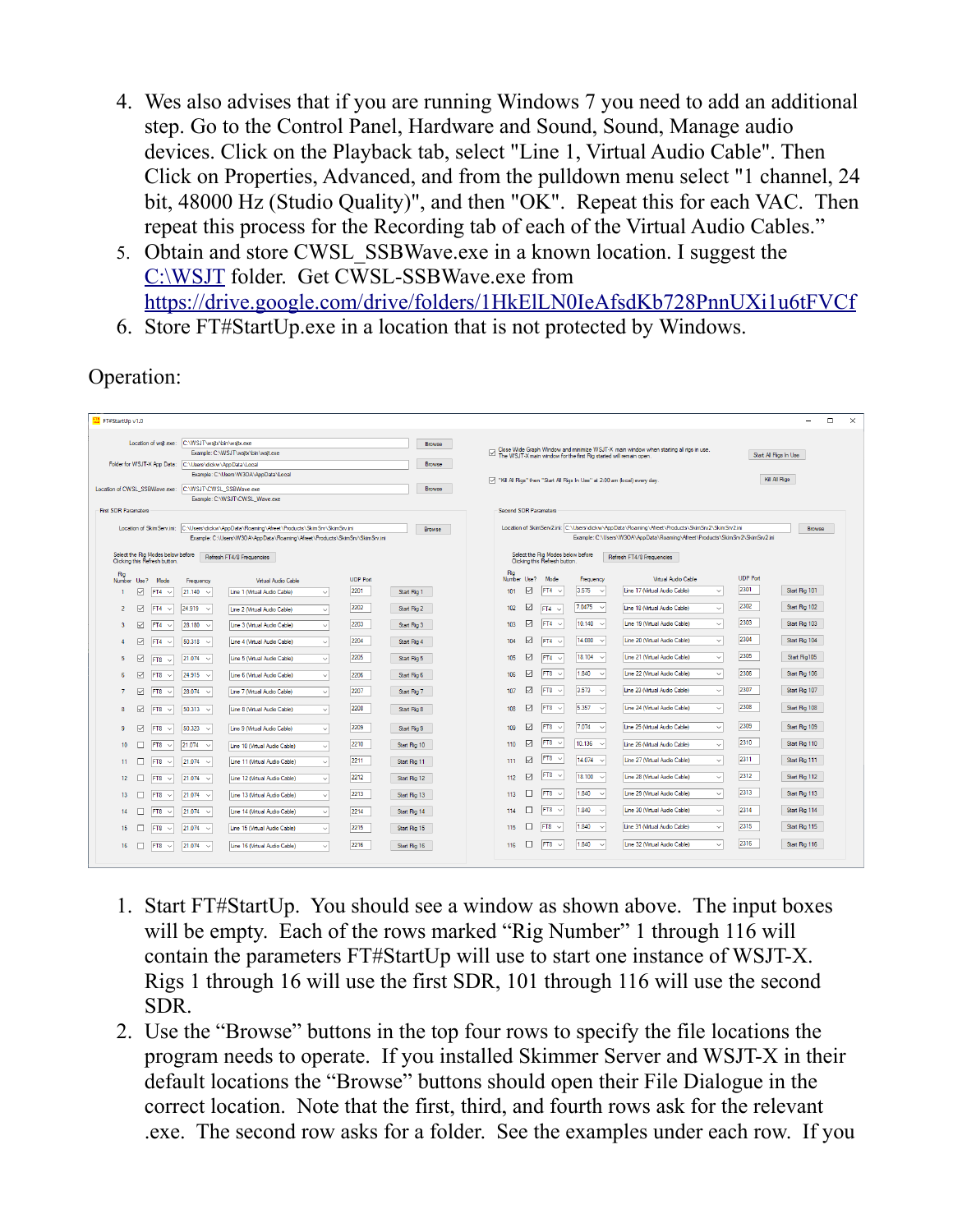will be using just one SDR you can leave the "Location of SkimServ2.ini" box blank.

- 3. Decide which Rigs you want to use and for each one select between FT4 and FT8 using the combo box for that Rig.
- 4. Click the left "Refresh FT4/8 Frequencies" button. If using two SDRs also click the right "Refresh FT4/8 Frequencies" button. FT#StartUp will read the SkimServ.ini file you specified to determine which FT4 and FT8 standard frequencies your SDR is covering and place those frequencies in each of the "Frequency" combo boxes.
- 5. Fill in the parameters for the "Rig Number 1" line to indicate how you want the first WSJT-X instance to operate. Use the combo boxes to select the frequency and the Virtual Audio Cable. The "UDP Port" specifies the port WSJT-X will use to send messages to Aggregator. Each port number must be unique, not used by any other application on this computer. Enter the same port number on Aggregator's "FT#" tab (see the next page for more information on setting up Aggregator).
- 6. Now Click the "Start Rig 1" button. FT#StartUp will start an instance of WSJT-X and CWSL\_SSBWave. The CWSL\_SSBWave window will be minimized. You should see the WSJT-X windows open up and operate normally. The mode, frequency, input soundcard and UDP server port should match the values you specified for Rig 1.
- 7. It's not necessary to make any changes in the WSJT-X windows but you may want to. For example you may want to enable PSK Reporter spotting (remember to set your callsign and grid for this option).
- 8. Repeat steps 5 through 7 for any additional rigs you want to set up.
- 9. Click the "Kill All Rigs" button to kill all the program instances FT#StartUp has started.
- 10.The "Start All Rigs In Use" button provides a convenient method to start multiple rigs. It will start all the rigs that have a check in the "Use?" check box. Give it a try.
- 11.There is another check box called "Close Wide Graph and Minimize other windows on Rig Start". It does what it says and is provided to minimize use of system resources. The first WSJT-X window is left open because my experience led me to believe this improved decoding during long periods of unattended operation.
- 12.Putting a check in the "Kill All Rigs then Start All Rigs" box will cause FT#StartUp to do what it says at 2:00 am local time every day. This is provided to overcome an apparent bug in some versions of CWSL\_SSBWave which can cause WSJT-X to stop decoding signals after long operating periods.

Automate Start Up: FT#StartUp will accept a command line argument, "-autostart", that causes it to simulate a user clicking the "Start All Rigs In Use" button when it starts.